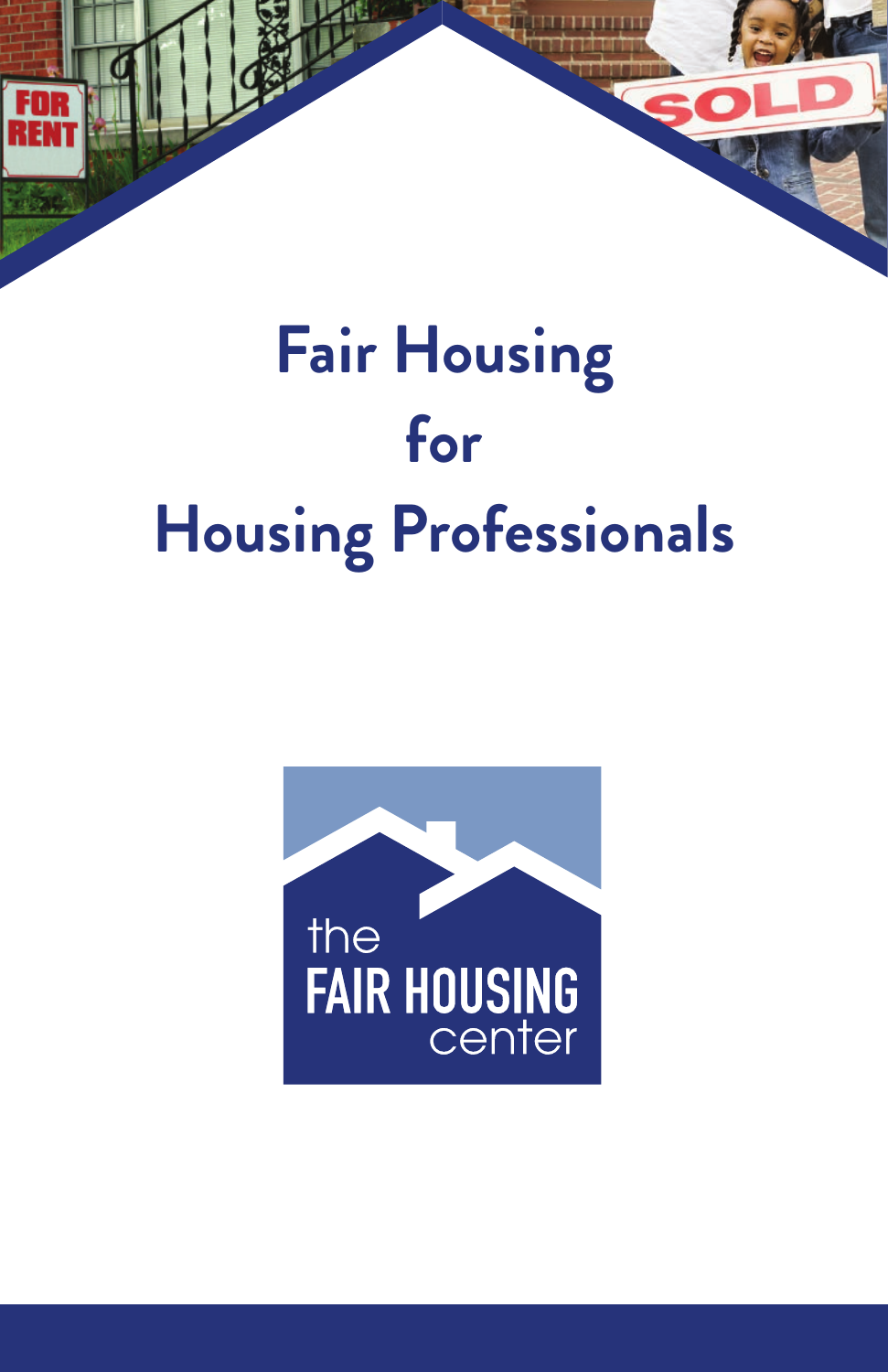### **PROTECTED CLASSES:**

Race Color National Origin Sex Religion Familial Status **Disability** Sexual Orientation\* Gender Identity\* Military Status\*\*

> \*Local Protection \*\*State Protection

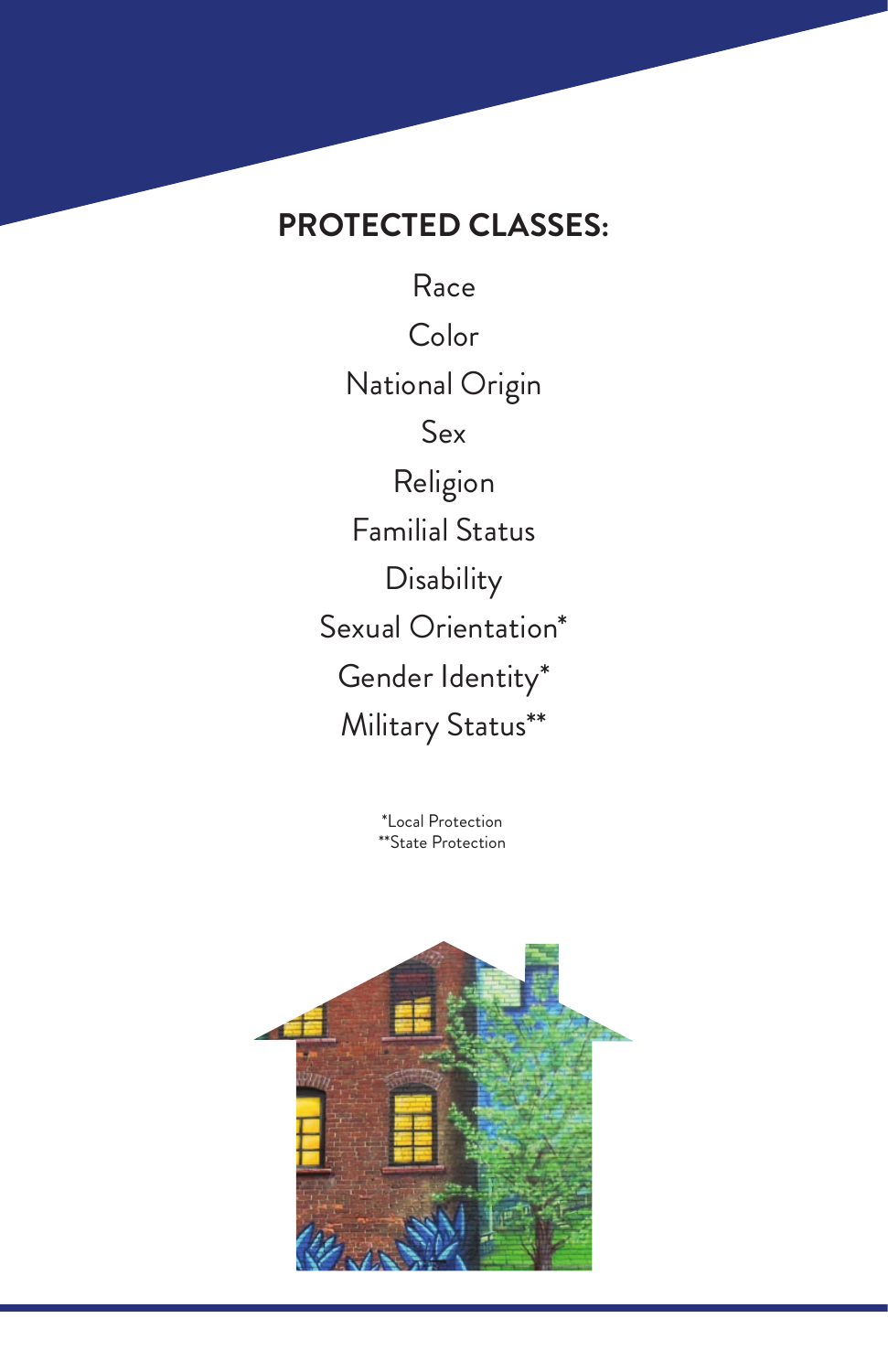Dear Housing Professional,

Everyone has the right to be treated fairly when looking for a place to call home. Housing discrimination has no place in any part of a residential housing transaction, including rental, sales, appraisals, lending, and insurance. As real estate professionals, you play a critical role in ensuring that everyone has equal access to housing of their choice.



Marie Flannery President & CEO

The Fair Housing Act protects individuals from being

discriminated against in the sale, rental, financing, or insuring of housing based on their race, color, national origin, sex, religion, familial status, disability, military status, sexual orientation, or gender identity. Equal housing means everyone can choose the neighborhood they live in, because where a person lives often determines their access to quality education, employment options, reliable transportation, and safe, healthy environments. When members of our community have access to quality housing opportunities, it increases their potential for success.

Discriminatory practices in the housing industry can have a harmful effect on our community. Policies may reinforce segregated living patterns, local economies may suffer from decreased property values and reduced population, and certain neighborhoods may be unfairly stigmatized. By embracing fair housing practices, we can shape our neighborhoods into diverse, vibrant places, which improves the quality of life and financial stability for everyone, including housing professionals.

We hope that by becoming informed about fair housing rights, you are better prepared to protect our neighborhoods from discriminatory practices. Providing educational materials such as this booklet helps us fulfill our mission of eliminating housing discrimination by providing housing professionals with a resource to better understand the benefits of robust enforcement of fair housing laws. We look forward to working with you to help create stable, inclusive communities of opportunity where we all have the chance to not merely survive, but thrive.

Marie M. Hannery

President and CEO of The Fair Housing Center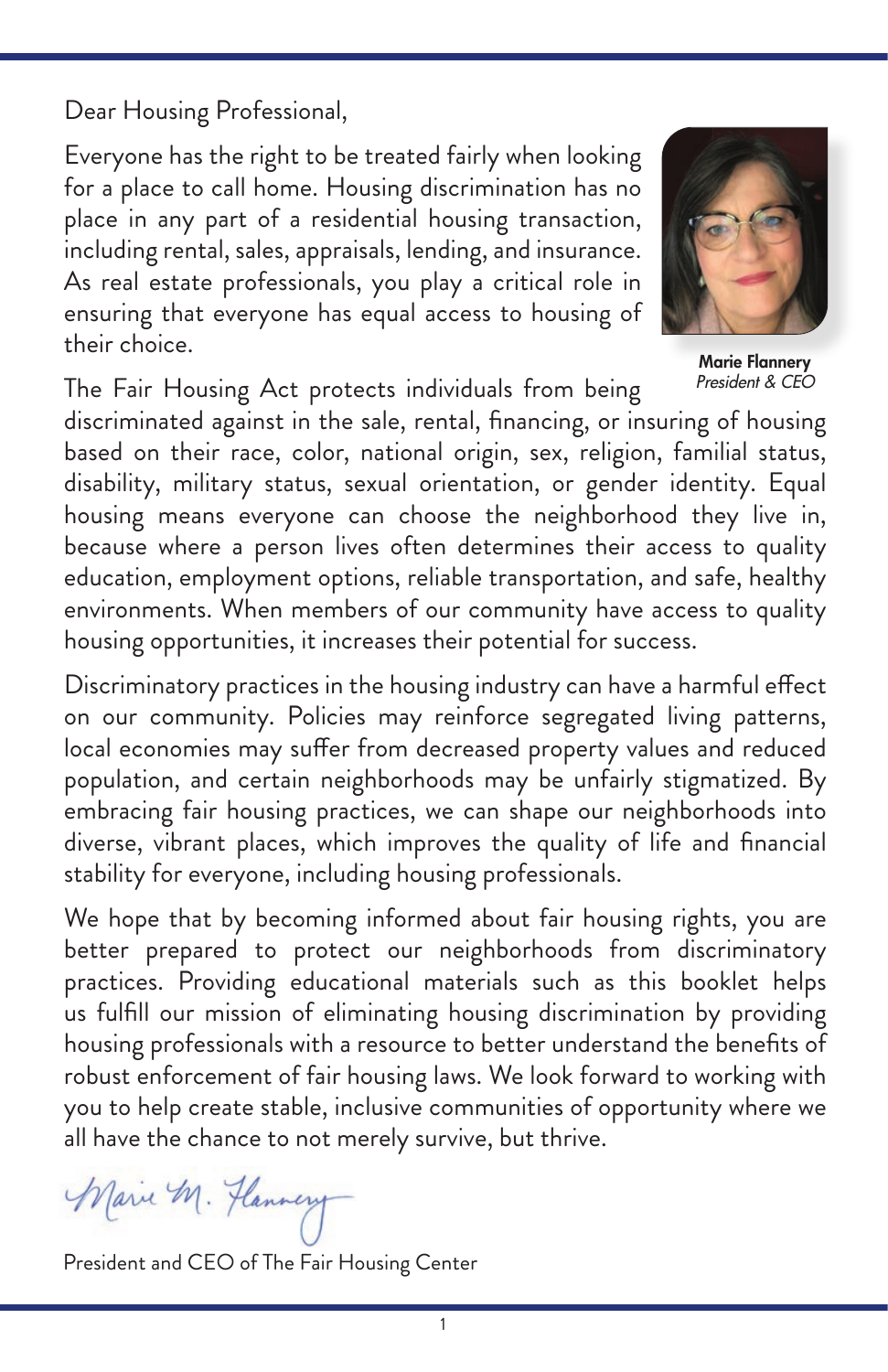## **The Fair Housing Center**

#### **Vision**

The Fair Housing Center will be a leading visible force in preventing and correcting discriminatory practices.

#### **Mission**

The Fair Housing Center is a non-profit civil rights agency dedicated to the elimination of housing discrimination, the promotion of housing choice and the creation of inclusive communities of opportunity. To achieve our mission, the Center engages in education and outreach, housing counseling, advocacy for anti-discriminatory housing policies, research and investigation and enforcement actions.

## **History of The Fair Housing Center**

In 1975, The Fair Housing Center was founded on the principles of community, tolerance, and justice. It was a commitment to these principles that ignited the Women of the Old West End neighborhood association, League of Women Voters, and several other concerned citizens and community groups to establish an organization that would combat discriminatory housing practices.

For more than 40 years, the Center has carried out its mission through the investigation of over 12,000 complaints, resulting in awards of over \$33 million for victims of discrimination. During this time, the Center has also demonstrated a talent for setting national precedents in the enforcement of fair housing laws and expanding housing opportunities for millions of Americans.

The Center conducts multiple educational outreach programs, advocates for the rights of victims, and investigates and litigates allegations of housing discrimination.

The Center's staff is one of the best in the country, and their achievements have been recognized at the local, state, and national levels.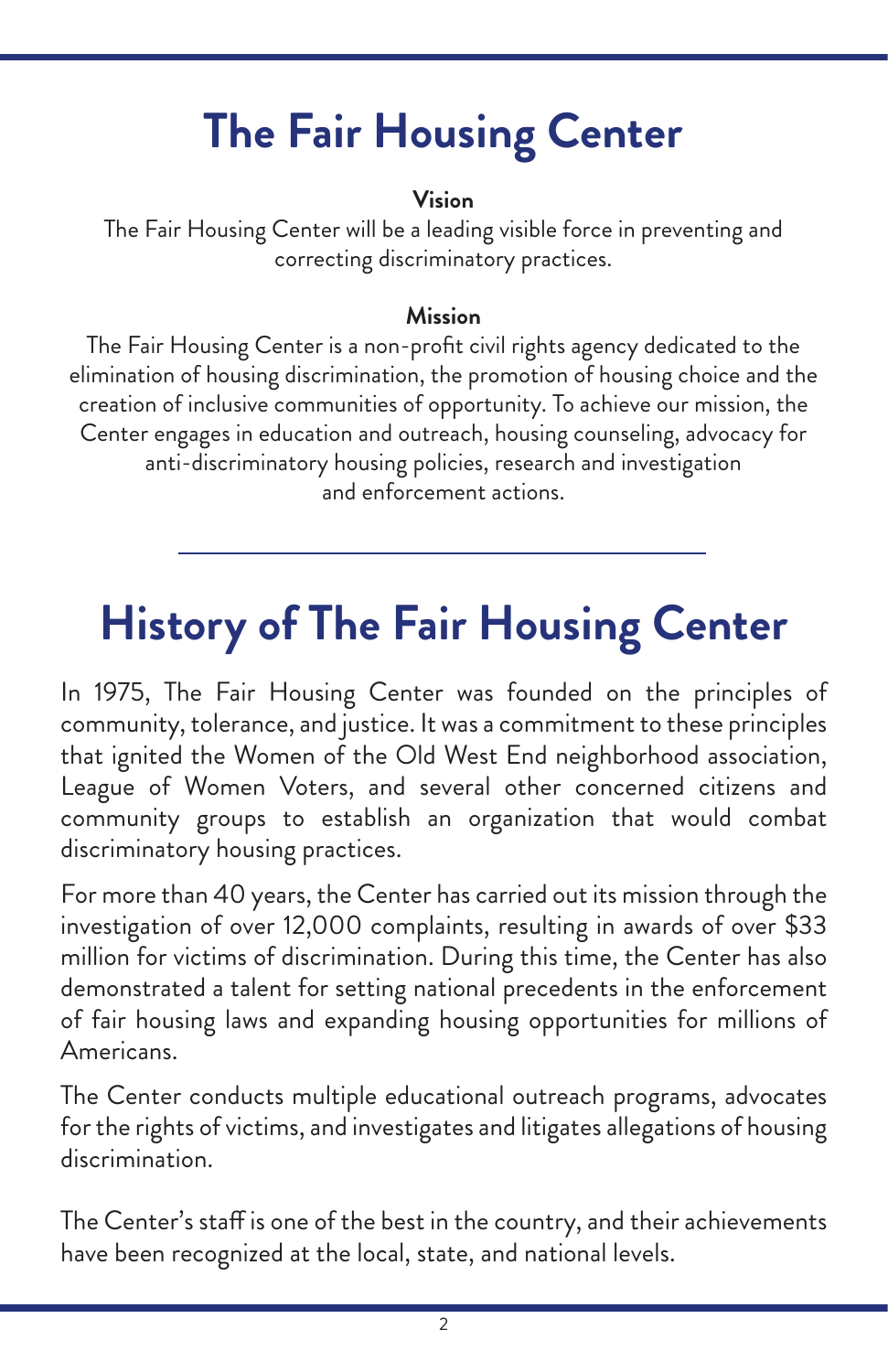In 1938, the Home Owners Loan Corporation, established by the federal government, created "residential security maps" for major metropolitan areas throughout the United States, including the map of Toledo, Ohio, as shown below. The map determined acceptable risk levels for real estate investments. Areas considered desirable for lending purposes were outlined in green. The second-class neighborhoods were considered still desirable and outlined in blue. Older urban neighborhoods were labeled "declining" and outlined in yellow. The last class of neighborhoods were outlined in red and considered the riskiest for mortgage support. Each neighborhood was described, often in explicitly discriminatory terms, with harmful assumptions about the area and its residents. For example, the neighborhood surrounding Collingwood, South of Door, was redlined and described as "A cheap run-down neighborhood, generally. A Government tenancy project was completed last month. Occupants are all colored..."

To this day, the impact of longstanding, and still occurring, discrimination of this kind perpetuates segregation and continues disinvestment in some neighborhoods. According to Richard Rothstein, author of The Color of Law, "Today's residential segregation…is not the unintended consequence of individual choices and of otherwise well-meaning law or regulation but of unhidden public policy that explicitly segregated every metropolitan area in the United States."

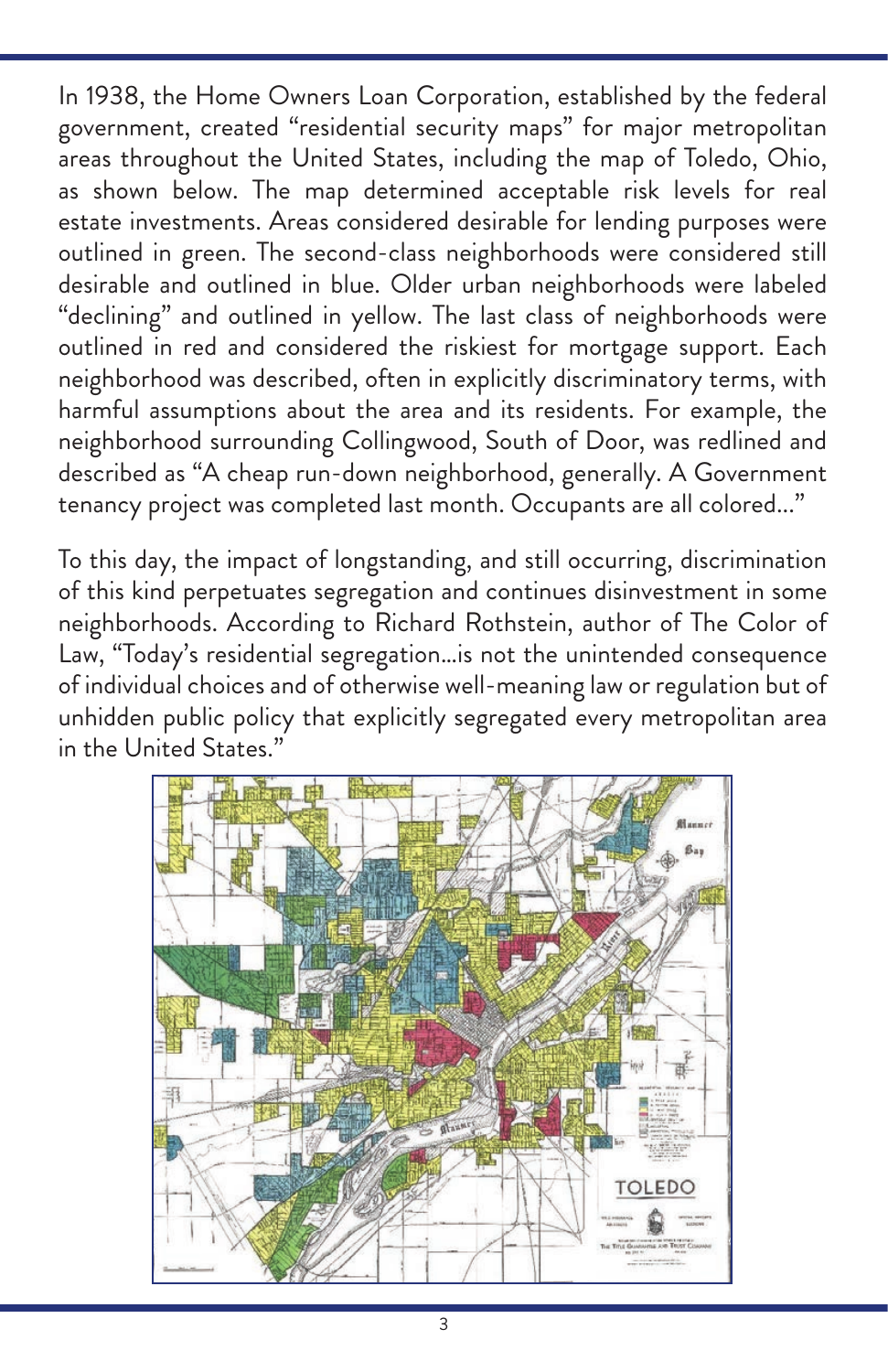## **Federal Fair Housing Laws**

### **Civil Rights Act of 1866**

"All Citizens of the United States shall have the same right, in every State and Territory, as is enjoyed by white citizens thereof to inherit, purchase, lease, sell, hold and convey real and personal property."

### **The Fair Housing Amendments Act of 1988**

It shall be unlawful...

- (a) To refuse to sell or rent after the making of a bona fide offer, or to refuse to negotiate for the sale or rental of, or otherwise make unavailable or deny, a dwelling to any person because of race, color, religion, sex, familial status, or national origin.
- (b) To discriminate against any person in the terms, conditions, or privileges of sale or rental of a dwelling, or in the provision of services or facilities in connection therewith, because of race, color, religion, sex, familial status, or national origin.
- (c) To make, print, or publish, or cause to be made, printed, or published any notice, statement, or advertisement, with respect to the sale or rental of a dwelling that indicates any preference, limitation, or discrimination based on race, color, religion, sex, handicap, familial status, or national origin, or an intention to make any such preference, limitation, or discrimination.
- (d) To represent to any person because of race, color, religion, sex, handicap, familial status, or national origin that any dwelling is not available for inspection, sale, or rental when such dwelling is in fact so available.
- (e) For profit, to induce or attempt to induce any person to sell or rent any dwelling by representations regarding the entry or prospective entry into the neighborhood of a person or persons of a particular race, color, religion, sex, handicap, familial status, or national origin.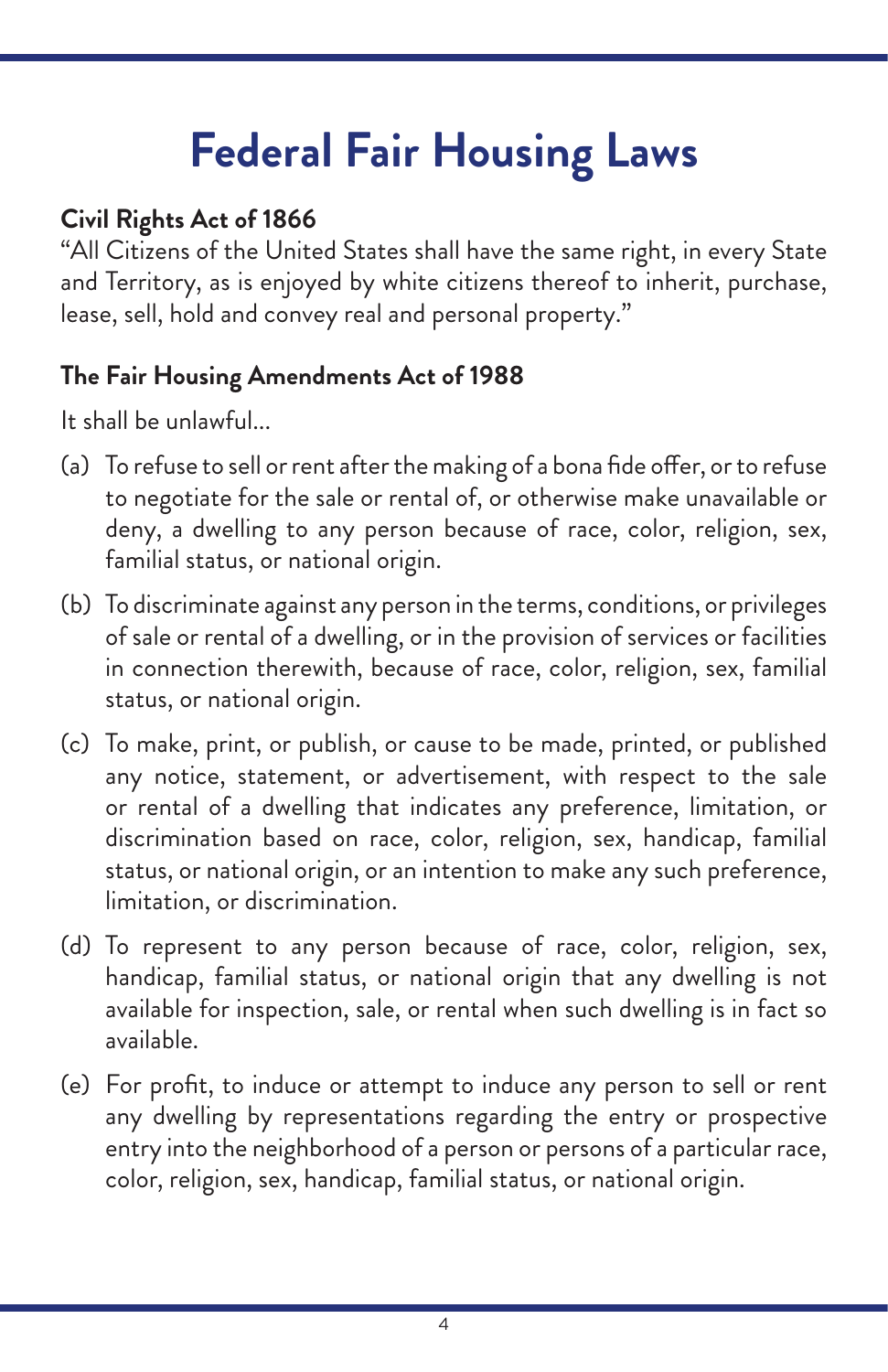## **Fair Housing Defined**

Fair housing means **freedom of housing choice**—the right and ability to choose where one wants to live. All persons should have equal access to housing opportunities.

Housing discrimination is defined as **any attempt to prohibit or limit** a person's housing choice because they are a member of a protected class. Protected classes recognized under the Fair Housing Amendments Act include Race, Color, National Origin, Sex, Religion, Familial Status, and Disability. State law in Ohio adds Military Status as an additional protected class. Local municipal law in Toledo, Ohio adds Sexual Orientation and Gender Identity as additional protected classes.

All facets of the housing market are covered, including lending, appraisal, insurance, rental, sales, marketing, design and construction.

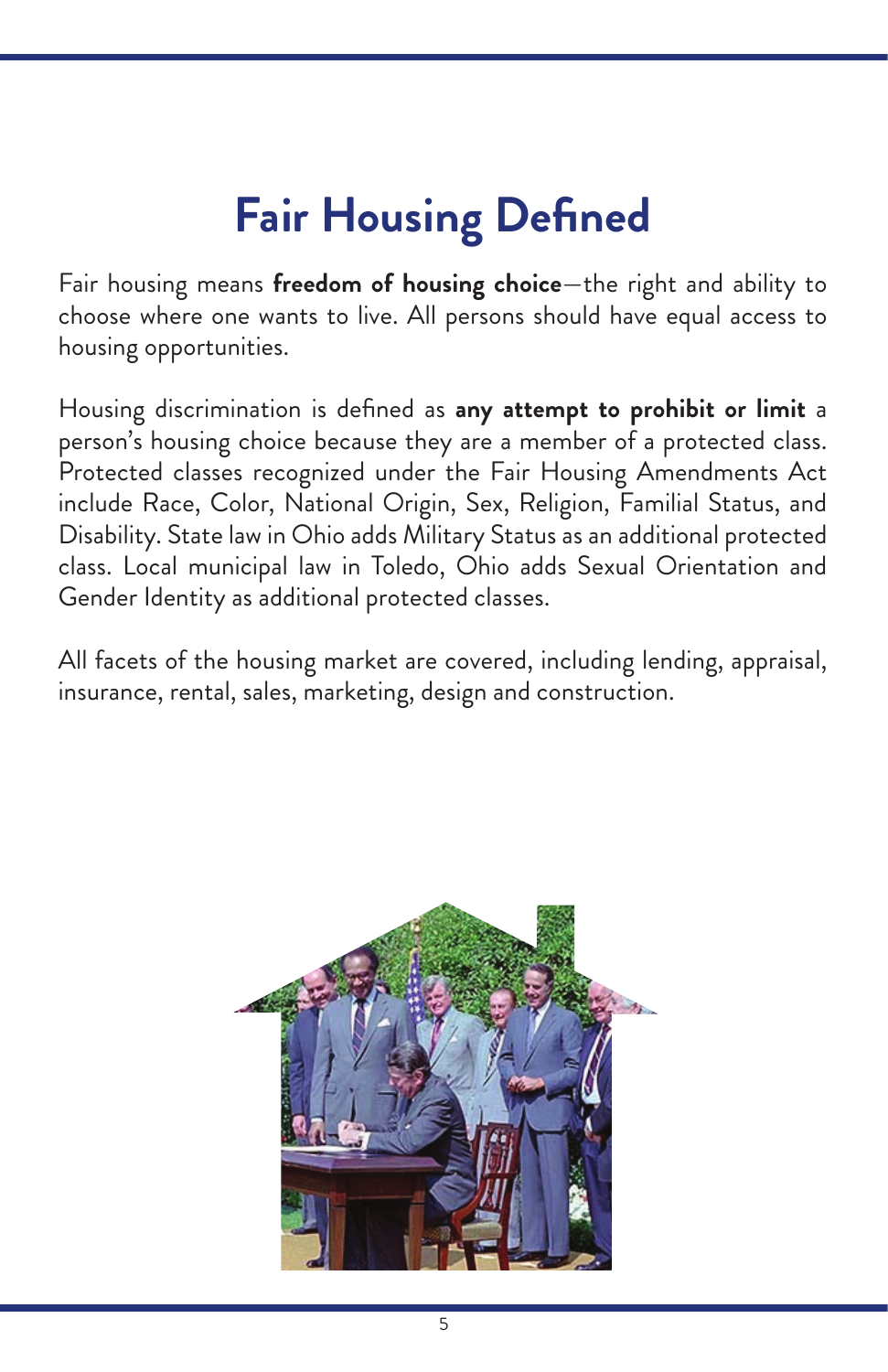## **Tips for Housing Professionals**

**It's important to understand how the fair housing laws impact your policies and daily practices. By becoming familiar with the following guidelines, you can maintain compliance with the law and help to ensure all individuals have equal access to housing opportunities.**

### **Advertising**

Advertising is commonly used to publicize available rental properties, homes for sale, or to market loan products. While advertisements may describe the attributes or amenities of the property or loan product, they should avoid describing the type of person who should live in the property or obtain the loan. Fair housing logos or language should be included. Photographs need to be carefully considered, and included only after consulting with an attorney.

### **Steering**

Steering occurs when a landlord or real estate agent attempts to direct a home seeker to a particular area based on their protected class. In the rental market, this includes directing particular tenants towards one section of the apartment complex. In real estate sales, this includes only showing homes in certain neighborhoods based on the race or ethnicity of the residents. Discouraging someone from living in a particular area by exaggerating drawbacks or failing to mention amenities can also be considered steering. To avoid steering, it's best to show all available properties to all home seekers. Allow the home seeker to make decisions about which properties should be viewed, or if the property is a good fit for them. In addition, housing professionals should only present facts about the property, not about the residents or neighbors. Home seekers will often inquire about the neighborhood, or ask for information about schools, crime, or demographics, but you should direct them to reliable resources such as the local school district, police, or Census Bureau to obtain this information.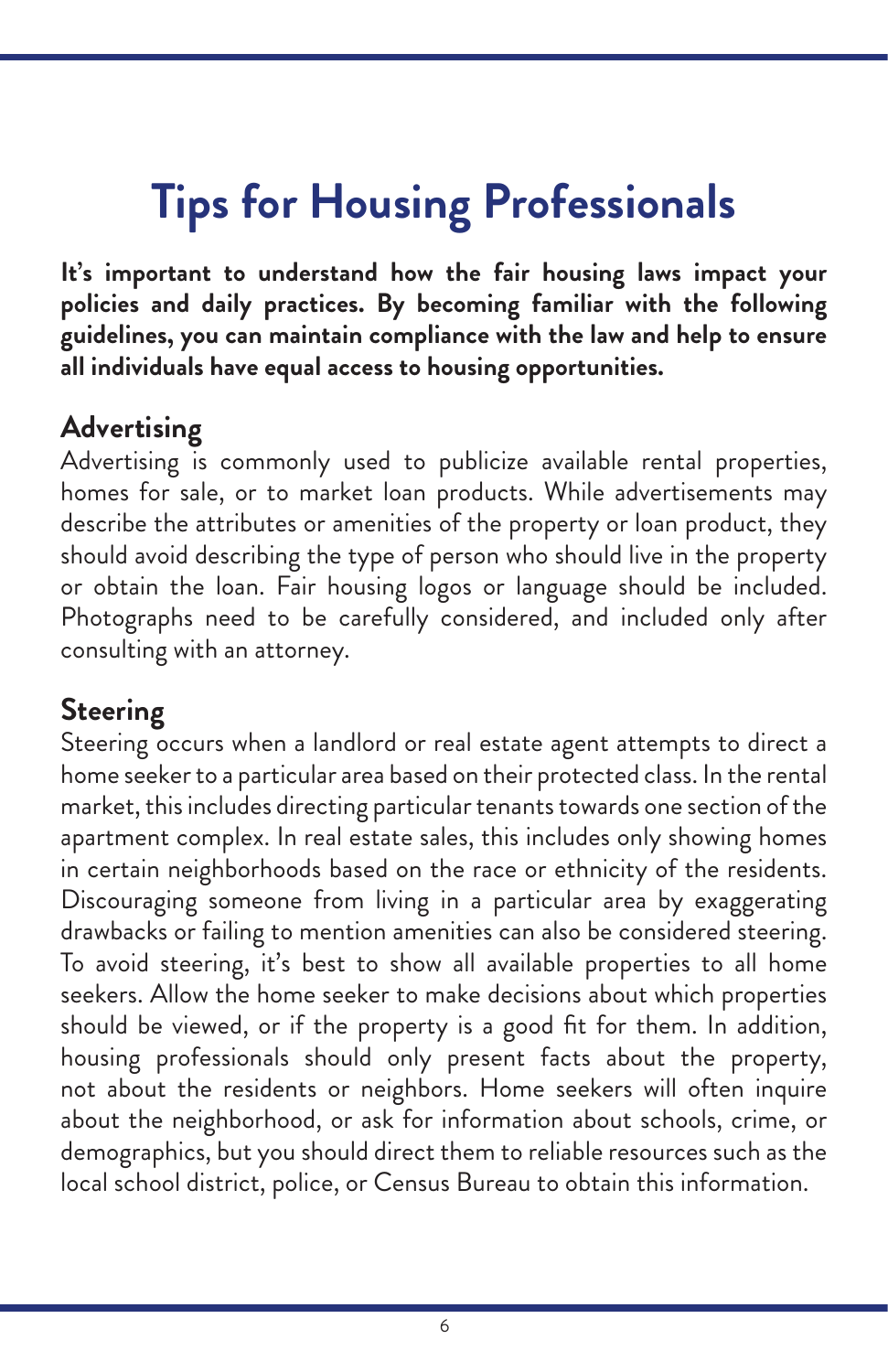### **Screening/Applications**

The criteria used to determine whether a person is qualified to rent or purchase a home should be objective and applied consistently to all home seekers. It's a good idea to have a written policy that contains this criteria, and it may also include occupancy guidelines, availability policy, and an outline of the application process. In order to determine if someone is a qualified applicant, questions may be asked regarding income, employment history, credit, criminal history, and rental history. The only factors that should be considered are whether the applicant can afford the property and not pose a direct threat to other residents or the property. For example, housing providers should not invoke a blanket ban on anyone with a misdemeanor or felony conviction, unless the conviction shows a demonstrable risk to resident safety and/or property. It's also important to offer the same terms and conditions to all applicants, which includes deposits or fees, lease terms, and access to amenities.

### **Occupancy Standards**

The federal government views a two-person-per-bedroom occupancy standard as acceptable in most situations. However, depending on how the property is laid out or the size of living spaces, this figure may change. Once the occupancy standard for a property is determined, it should be included in the written policy and applied consistently. Consult your local health department for guidance in determining this figure for your property, and you can also refer to the HUD Keating Memo for further information.

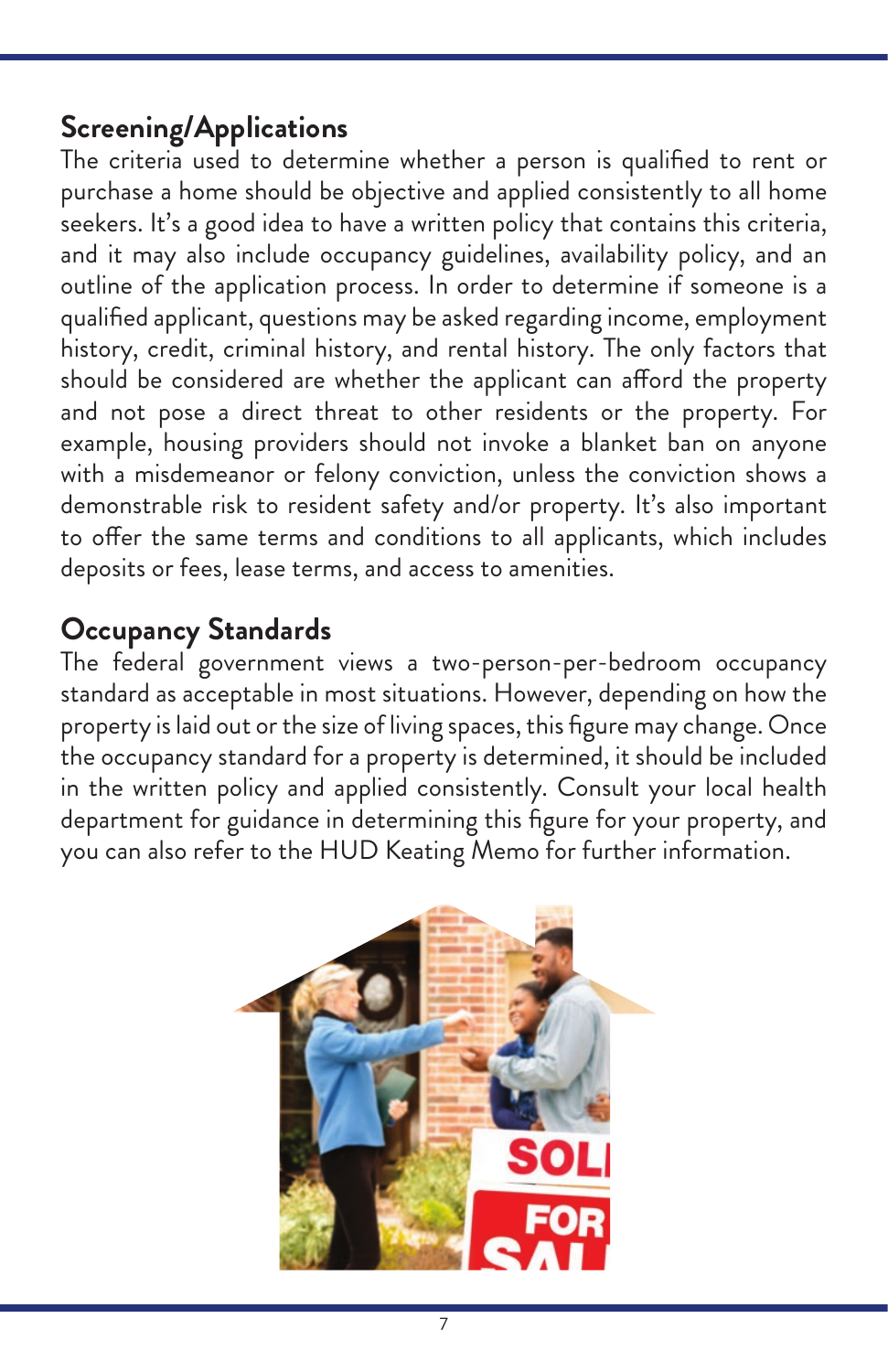### **Apartment Rules**

It is acceptable for landlords to have a set of basic and nondiscriminatory "house rules" for all residents to follow. Rules must be enforced uniformly for all residents, and records regarding rule violations need to be kept. All details need to be included in the records, such as the time, date, and manner of the violation, how the landlord became aware, and what actions were taken to enforce the rule. Access to common areas (pool, gym, laundry room) should not be restricted for certain residents, such as children or persons with disabilities.

### **Harassment**

Any negative treatment or actions taken because of a tenant's protected class can be considered harassment, which includes verbal or written comments, threats, or destruction of property. Sexual harassment involves unwelcome sexual advances or requests, or offers to exchange services (rent, repairs, etc.) for sexual favors. Housing providers are responsible for the behavior of their employees and agents, and it is recommended that an anti-harassment policy be created, distributed, and enforced. Tenant on tenant harassment should also be taken seriously, and any behavior that violates the resident code of conduct should be documented and appropriately addressed. Respond in a timely manner, consistently enforce the policy, and involve law enforcement or other resources when necessary.

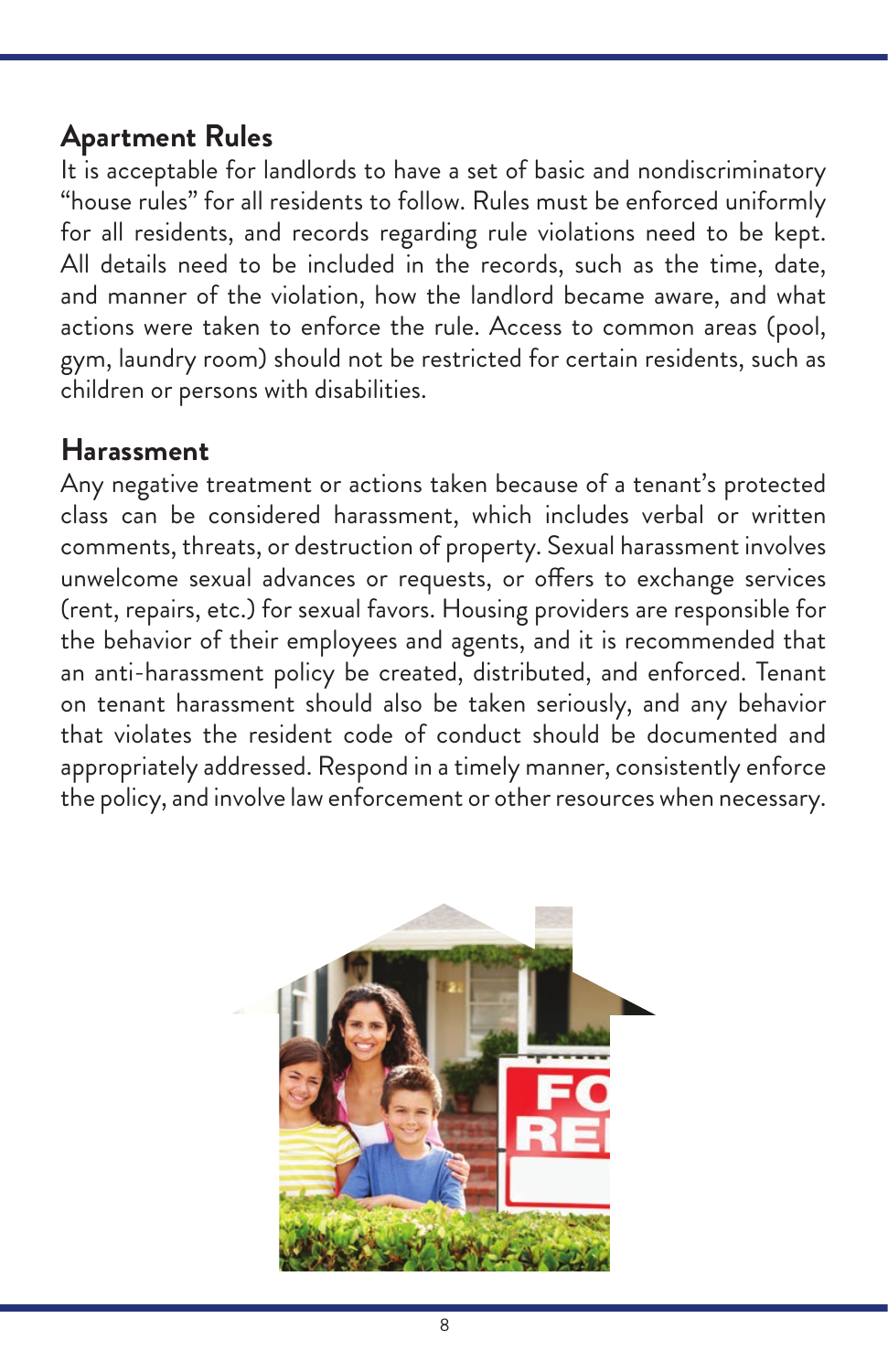### **Record Keeping**

Housing providers should keep records on all current, past, and prospective residents. A log should be used to track anyone who inquires about available properties, and updated records should be kept regarding availability. All applications should be retained, even if they were rejected or withdrawn. Contact an attorney for guidance on how long to keep records and what type of records to keep.

### **Training**

All employees and agents of a housing provider are required to comply with the fair housing laws, including maintenance and office staff. Owners and landlords can be held responsible for the actions of their employees. Fair housing training should be provided for all employees and incorporated into the training process for new employees. Policies should be documented and communicated to all employees, and may need to be reviewed on a regular basis.

### **Eviction**

Residents may be evicted for legitimate reasons, such as failing to uphold their tenant obligations. A housing provider's rules should be nondiscriminatory and enforced equally among all residents. Documentation is essential during the eviction process and may include warning letters/eviction notice, written complaints by a third party, written logs kept by management, police records, and photographs. Files should be consistently maintained for all residents.

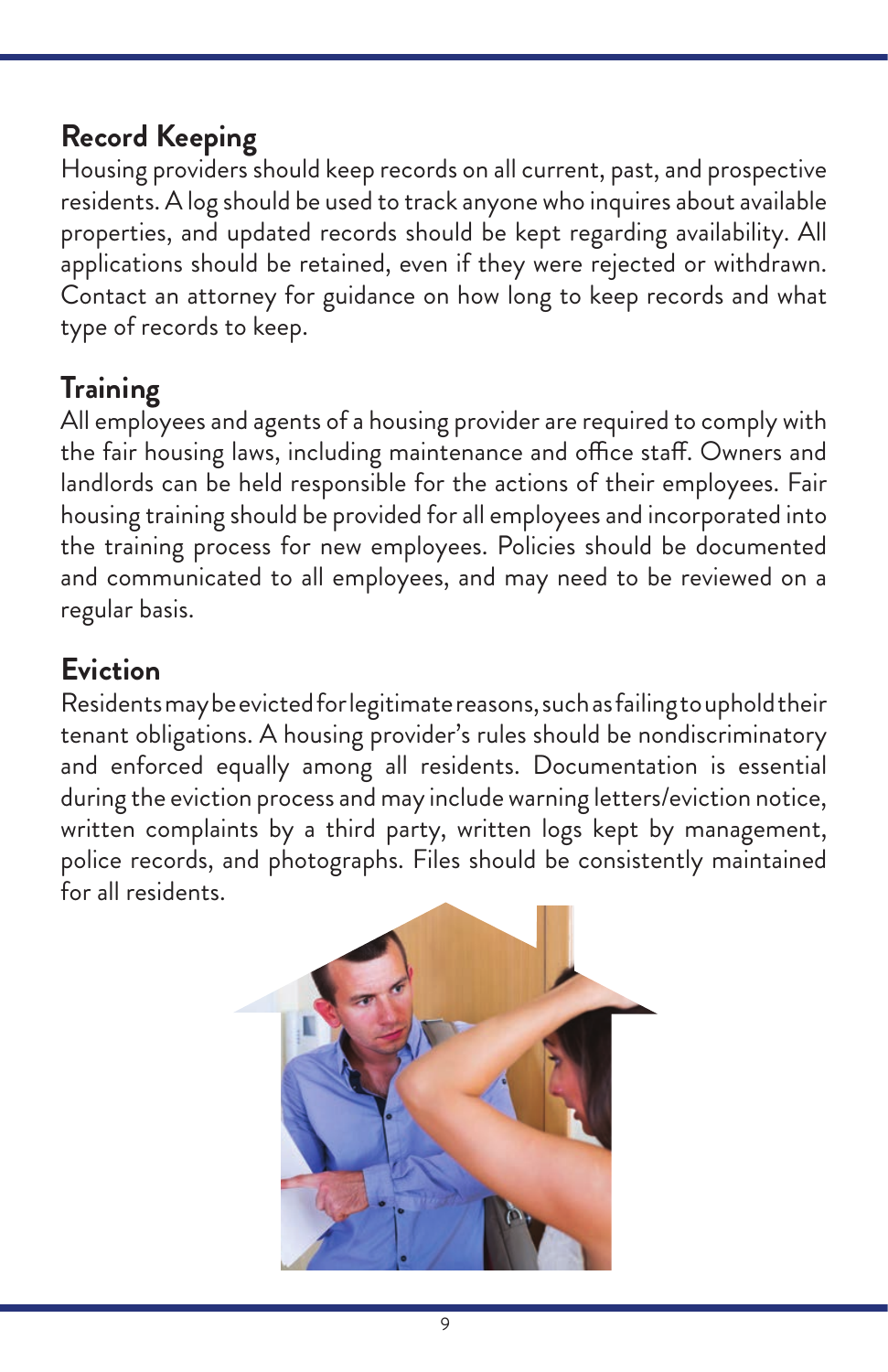## **Commonly Asked Questions and Answers**

#### **Q: What is the definition of a disability?**

- **A:** Any physical or mental condition which substantially limits one or more major life activities, such as caring for one's self, performing manual tasks, walking, seeing, hearing, speaking, breathing, learning, and working. It also includes having a record of such an impairment or regarding someone as having such an impairment.
- **Q: May the housing provider ask for details or proof that a person has a disability?**
- **A:** The housing provider may ask for verification of a person's disability if it is not obvious or otherwise known and may also verify that any request is related to that disability. If requested, the individual may provide a written statement from a licensed medical or social service professional or other third party stating that the applicant/resident qualifies as an individual with a disability. The housing provider may not ask the person with a disability or the certifying professional about the nature or severity of the individual's disability.

#### **Q: What is familial status?**

**A:** "Familial status" means the presence of children under 18 in the household. This includes pregnant women and anyone in the process

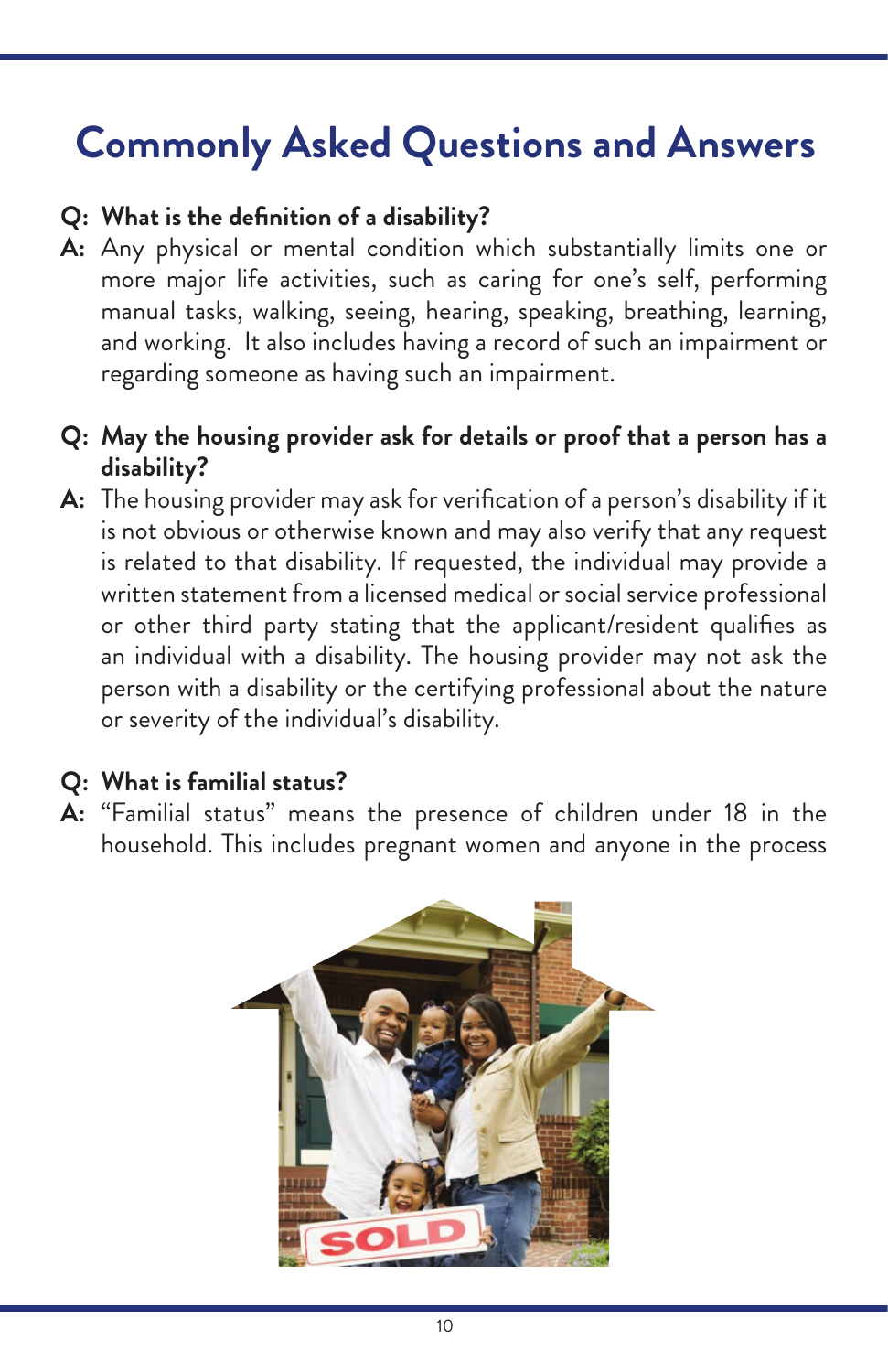of adopting or securing custody of a child/children. Children include foster children and grandchildren as long as the person has legal custody or written permission.

- **Q: Are all housing providers required to allow families with children?**
- **A:** Communities that qualify for the "Housing for Older Persons" exemption under the Fair Housing Act are permitted to have age restrictions if they meet certain requirements. In housing for persons 62 or older, every resident must be 62 or older, and in housing for persons age 55 or older, 80% of the units must have at least one person age 55 or older. The community must meet other requirements, including completing surveys and advertising itself as a HOPA community.
- **Q: How selective may a landlord/housing provider be of prospective tenants?**
- **A:** Landlords and housing providers can be very selective, as long as they use the same set of criteria for all prospective tenants. What you can't do is choose or exclude renters on the basis of the person's race, sex, national origin, religion, color, familial status (having children), military status,\*\* sexual orientation,\* gender identity,\* or disability.
- **Q: What kinds of criteria may a landlord/housing provider use?**
- **A:** Financial criteria can be used to assure the tenant will be able to pay the rent. Housing providers can also require that tenants don't disturb other residents or damage the property. A background or credit check may be conducted, and information about rental history and references may be requested.
- **Q: I've had a bad experience with "certain types of people." Do I have to rent to them again?**
- **A:** You must judge each applicant on his/her merit. You cannot exclude a group of people because of previous experiences with some individuals.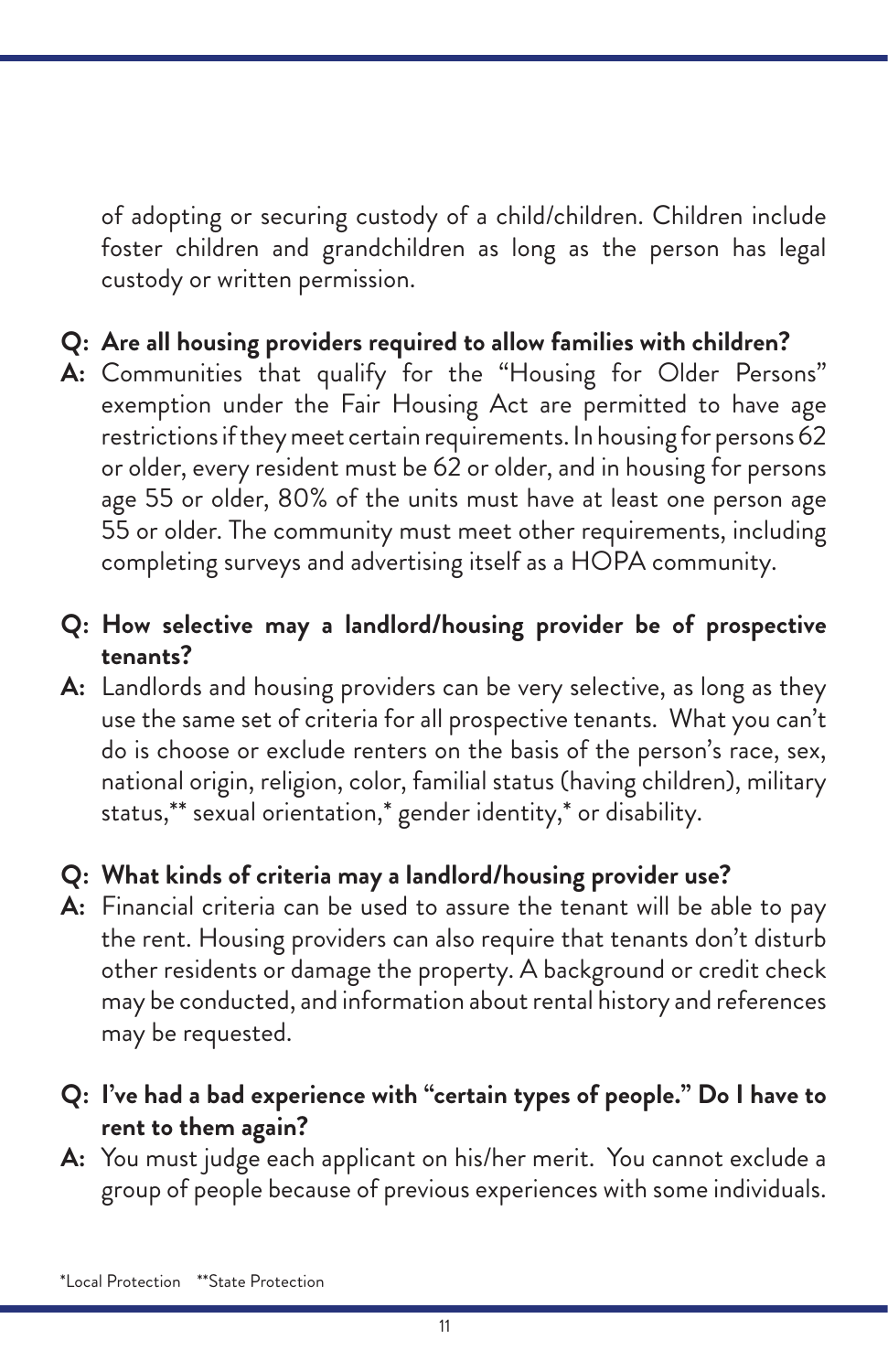## **Special Considerations for Tenants with Disabilities**

The Fair Housing Act provides protection for persons with disabilities, which includes anyone with a physical or mental condition that significantly limits a major life activity such as walking, seeing, hearing, speaking, breathing, learning, and working. In order for a person with a disability to fully use and enjoy their home, they may require changes to an apartment or house.

### **Reasonable Accommodations**

A reasonable accommodation is a change, exception, or adjustment to rule, policy, practice, or service. Examples include allowing an assistance animal when there is a "no pets" policy, or creating a reserved parking space.

### **Reasonable Modifications**

A reasonable modification is a structural change made to the unit or premises. Examples include installation of ramps or grab bars, widening doorways, or lowering countertops. The resident typically absorbs the cost of a reasonable modification, unless the landlord receives federal funding. The landlord may require that the work be performed in a professional manner, and in some cases the resident may be obligated to pay for removal of the modification after they move out.

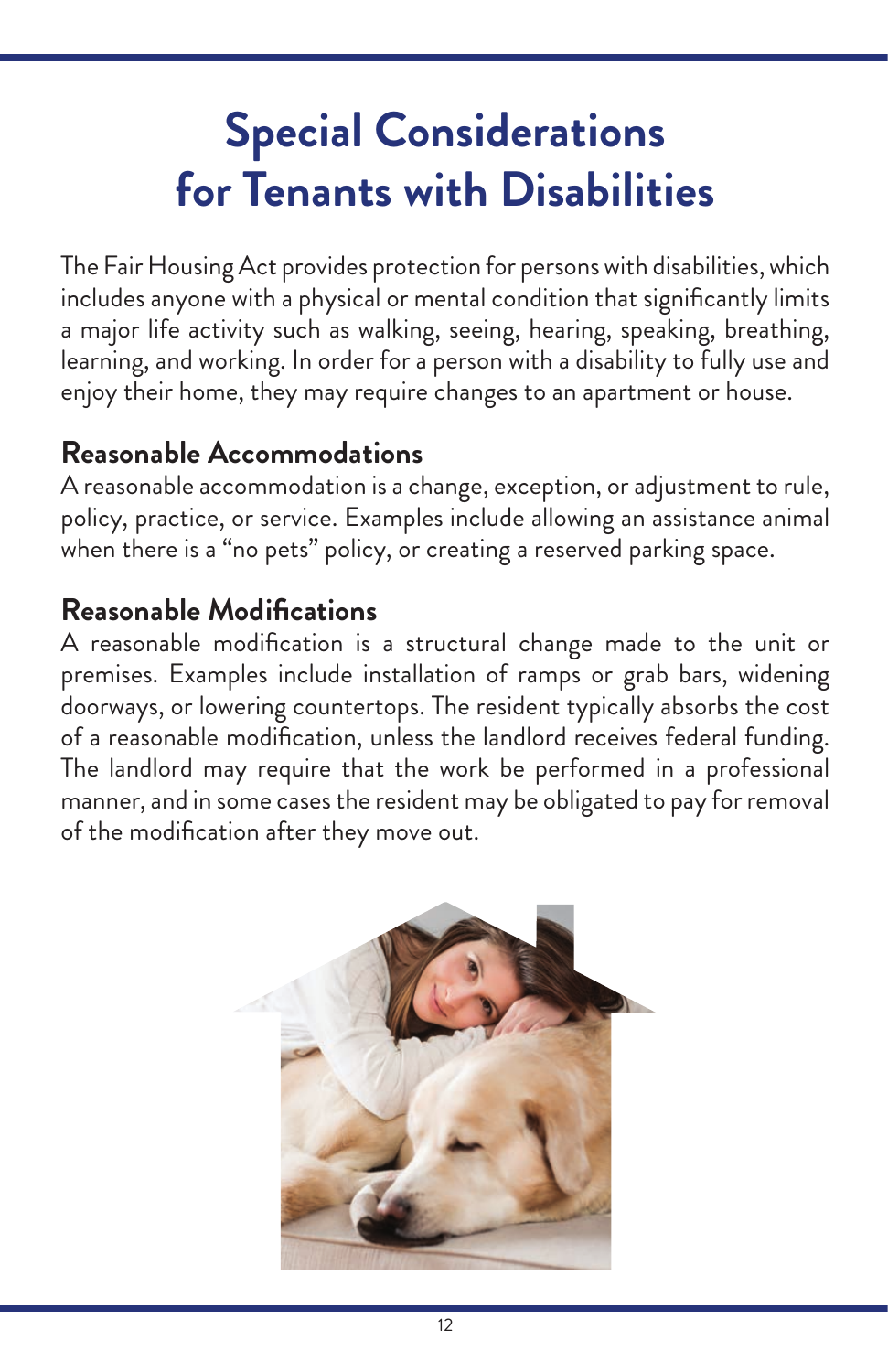## **Tips for handling Reasonable Accommodations or Modifications**

- Don't make assumptions about a person's disability or needs. Allow them to make a request if a special arrangement is needed.
- Create, distribute, and train all staff on the policy for handling reasonable accommodations and modifications.
- Do not inquire about the nature or severity of a person's disability.
- Requests may occur at any point during the application process or tenancy, and they may be submitted orally or in writing.
- A request should be made by or on behalf of a person with a disability. Information may be required to verify the disability and need for the accommodation, but only if this information is not known or obvious.
- A request is considered reasonable as long as it does not pose an undue financial and administrative burden on the housing provider, or result in a fundamental alteration of the housing provider's operations.
- If you deny a request because it is not reasonable, you should discuss alternative options with the tenant to reach a solution that is suitable to both parties.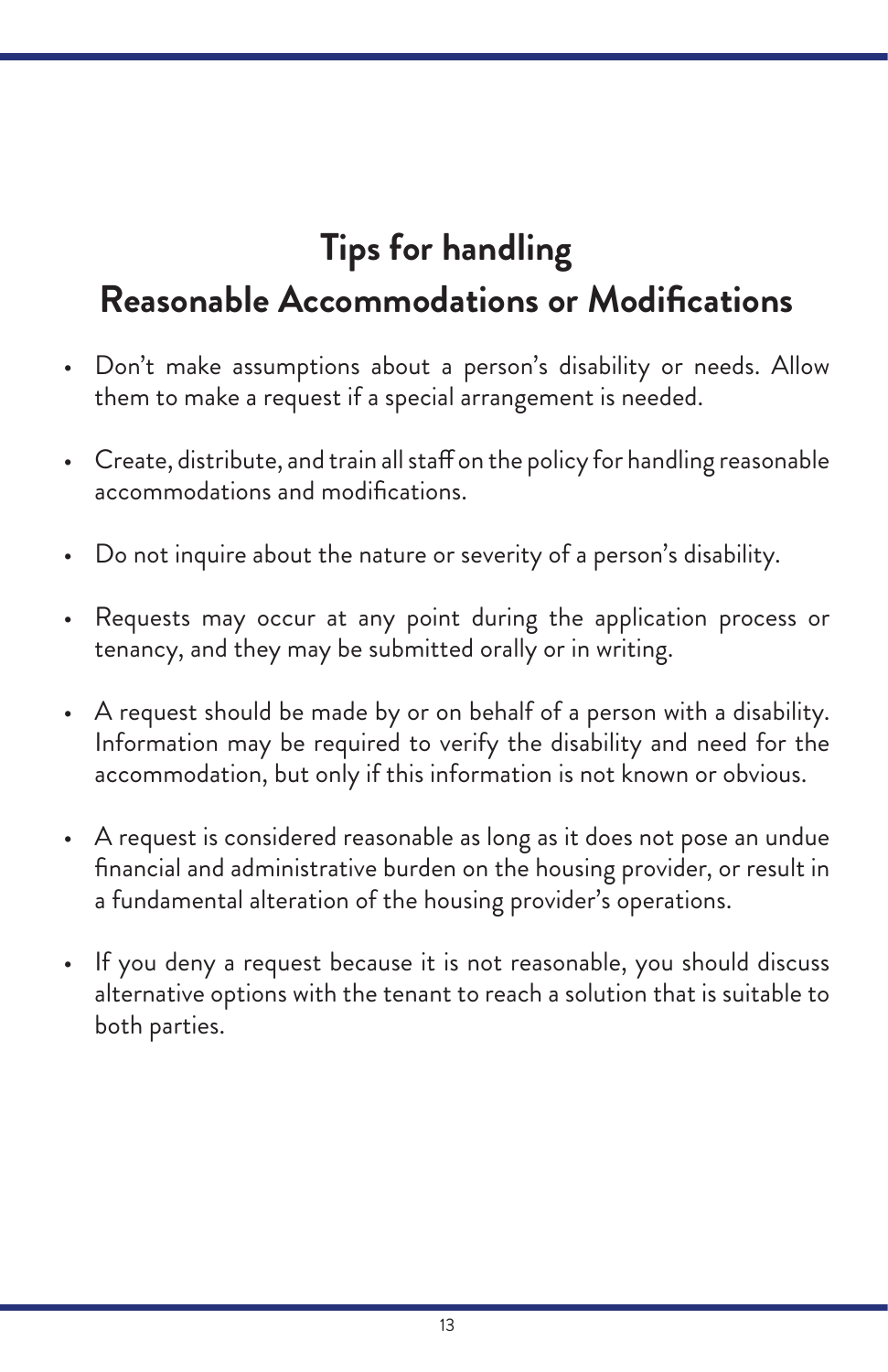## **Pet Policies and Assistance Animals**

A person with a disability may use an assistance animal to help perform daily tasks or provide emotional support, thereby enabling them to function more fully and enjoy their home. Assistance animals are not pets, and may require an adjustment to your standard pet policy.

- Assistance animals should be considered similar to any other medical device – such as a wheelchair or medication – that provides treatment or support to a person with a disability.
- Create, distribute, and train all staff on the policy for handling assistance animals.
- Pet deposits and fees do not apply.
- Restrictions on size, breed, or type of animal do not apply.
- No special training or certification is required for an assistance animal.
- The tenant can request a reasonable accommodation for an assistance animal.
- Verification of the disability or need for the assistance animal can be requested if this information is not known or obvious.
- You can require that the tenant properly supervise and clean up after the animal.
- Assistance animals should not disturb or pose a threat to other tenants.
- Tenants may be required to pay for any damage caused by the assistance animal (outside of normal wear and tear).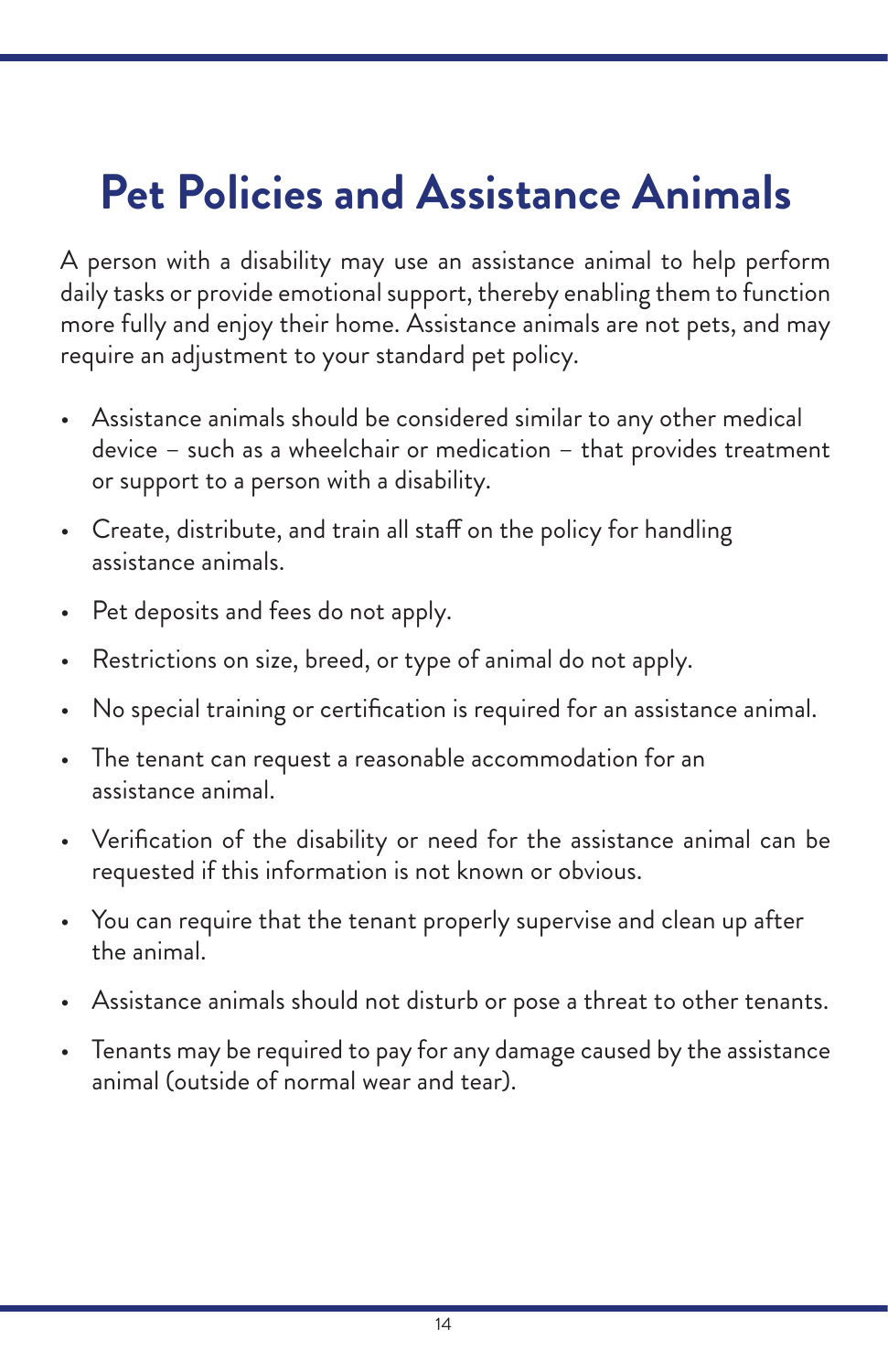## **Fair Housing and Mortgage Lending**

The Fair Housing Act protects borrowers trying to obtain a home loan from facing discrimination based on their protected class.

Lenders should avoid taking the following actions based on a person's race, color, national origin, sex, religion, familial status, disability, military status,\*\* gender identity,\* or sexual orientation:\*

- Refusing to make a loan.
- Refusing to provide information regarding loans.
- Imposing different terms and conditions, such as interest rates or fees.

#### **Examples of lending discrimination may include:**

- Targeting minority consumers to market and offer loans with abusive terms and conditions (predatory lending).
- Directing borrowers to high-cost or risky loans (steering).
- Requiring that women, but not men, provide a co-signer.
- Setting minimum loan amounts.
- Refusing to offer loans in particular neighborhoods based on the protected class of the residents (redlining).
- Requiring unnecessary closing costs, inflated appraisal costs or lender fees, or excessive penalties for members of a protected class.
- In appraisal, undervaluing properties due to the protected class of the residents in the neighborhood.
- Failing to disclose the full range of available loans, or failing to mention special offers or incentives to certain protected classes.
- Applying foreclosure or collection practices more harshly because of the protected class status of either the borrower or residents in the neighborhood.
- Refusing to accept the income of a pregnant woman who is on maternity leave.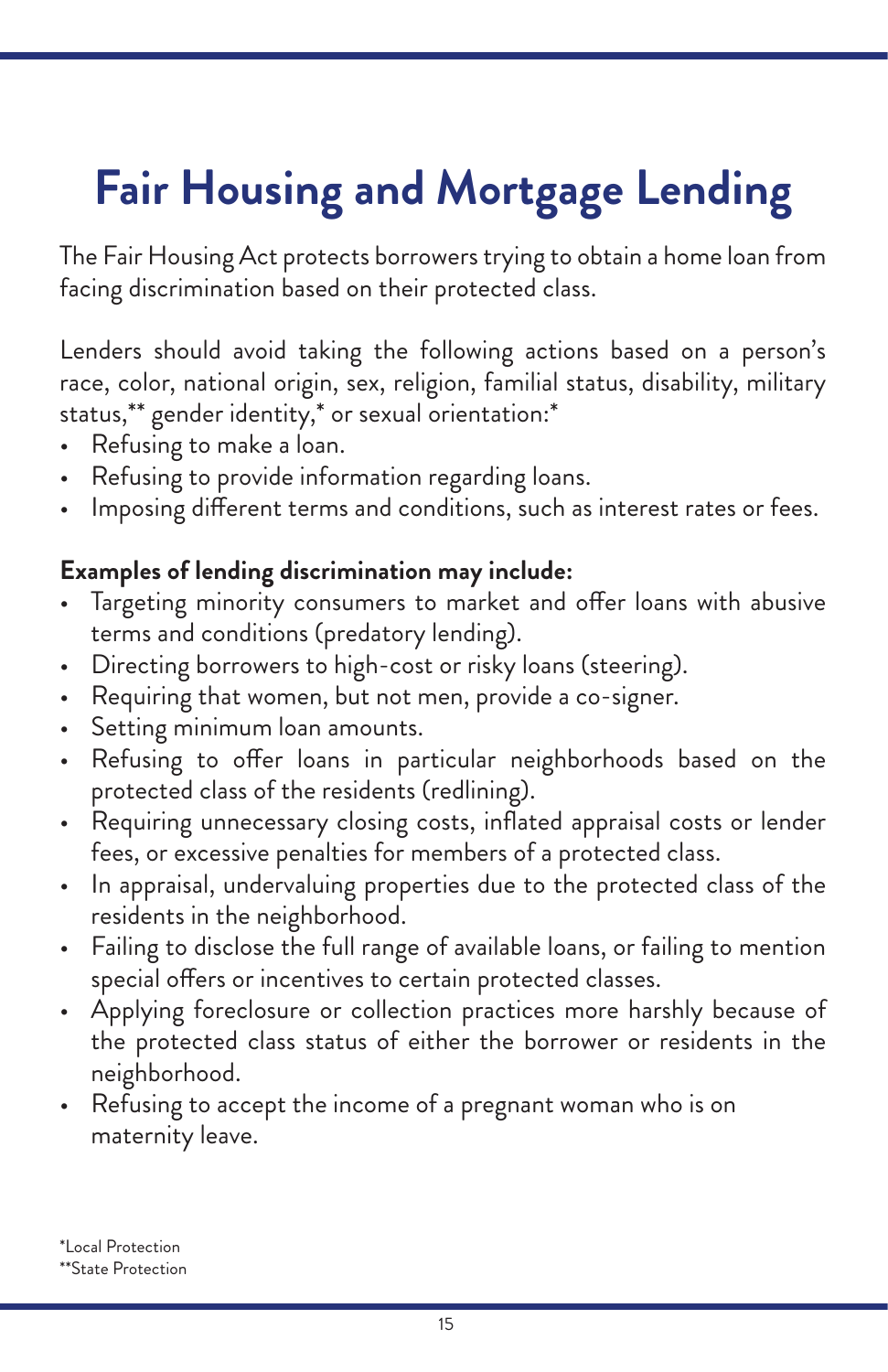## **Lending Do's and Don'ts**

## **DO**

- Consider reliable income, even if it is a non-traditional source of income. This includes public assistance, part-time employment, Social Security, pensions, alimony, child support, and disability or military-related benefits. You may require proof that this income is received consistently.
- Accept someone other than a spouse as a co-signer if a co-signer is needed. If they own the property with their spouse, he or she may be asked to sign documents that permit them to mortgage the property.
- Consider The Fair Housing Center's Model Banking Practices. The Fair Housing Center has developed model banking characteristics and model banking products. These include certain forms of underwriting and improved flexibility in underwriting to improve access to banking for traditionally underserved residents and neighborhoods. We encourage all lenders to strongly consider these recommendations. Further information about model banking is available on The Fair Housing Center's website at toledofhc.org.

## **DON'T**

- Discourage someone from applying for a mortgage or reject someone's application because of their protected class.
- Impose different terms or conditions on a loan, like higher interest rate or larger down payment, based on someone's protected class.
- Discourage a person from buying because of the racial make-up of the neighborhood where they want to live or ask their plans for having a family, although you can ask questions about expenses related to their dependents.
- Require a co-signer if they meet the requirements.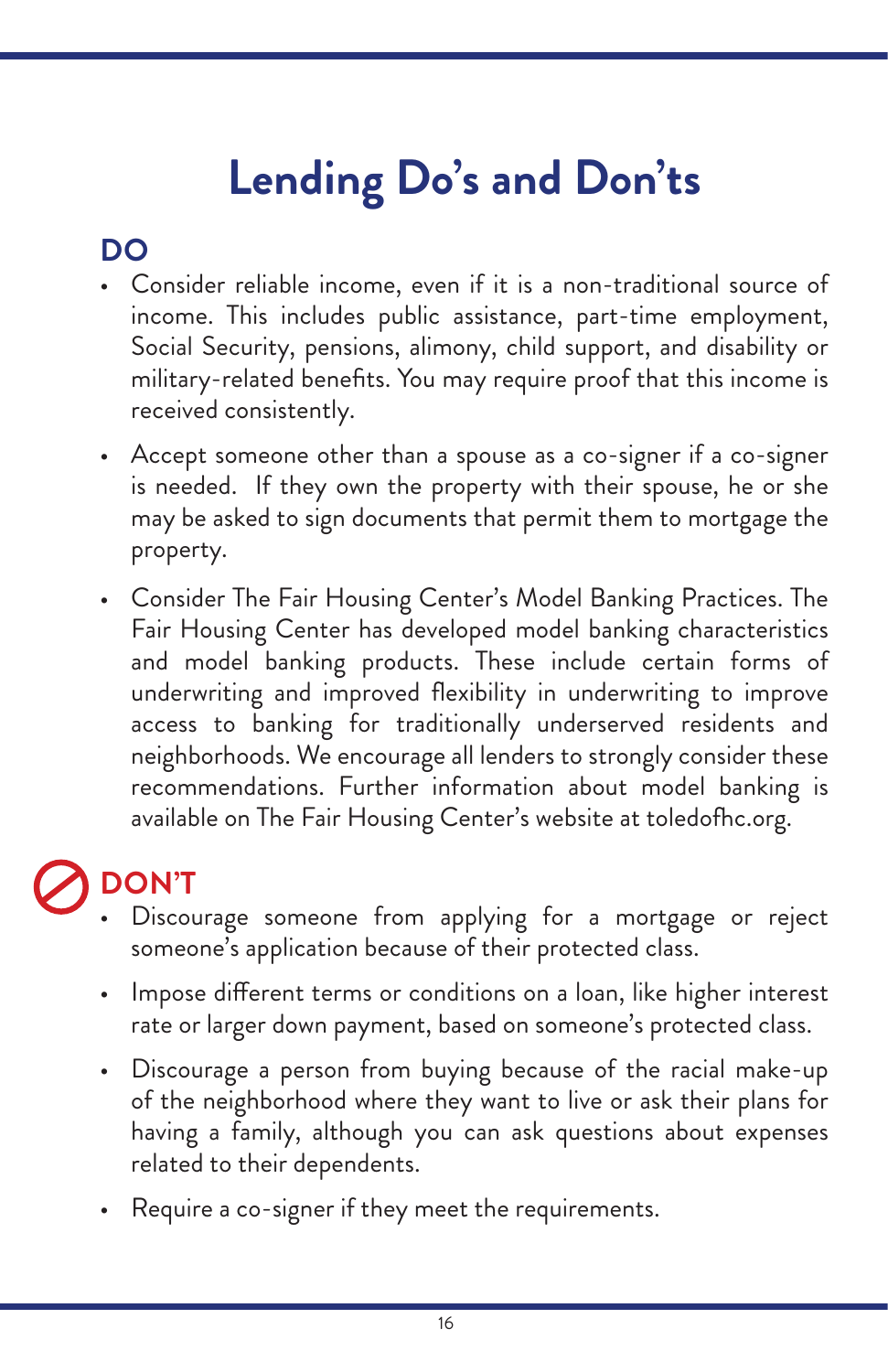## **Special Considerations**

- Persons who are hearing-impaired may utilize an interpreting service, and it is a reasonable accommodation to communicate with them using this method.
- Linguistic profiling occurs when a person's manner of speaking, dialect, or accent are used to infer certain characteristics about them, such as their race, national origin, or religion. When communicating via telephone, be sure not to make judgments about a person's qualifications or deny them housing based on assumptions you make when speaking to them.
- A home seeker with limited English proficiency or a heavy accent cannot be denied housing just because communication may be difficult. Make every reasonable effort to guide them through the process. Be aware of community resources that can provide translation services. If your business is located in an area with many foreign language speakers, it may be helpful to have your materials available in alternative languages.
- Except as may be required by federal law, asking for proof of documented or undocumented immigration status should be avoided since it may evidence national origin discrimination. It would be especially inappropriate if a housing provider requests this information because a person has an accent or appears foreign.

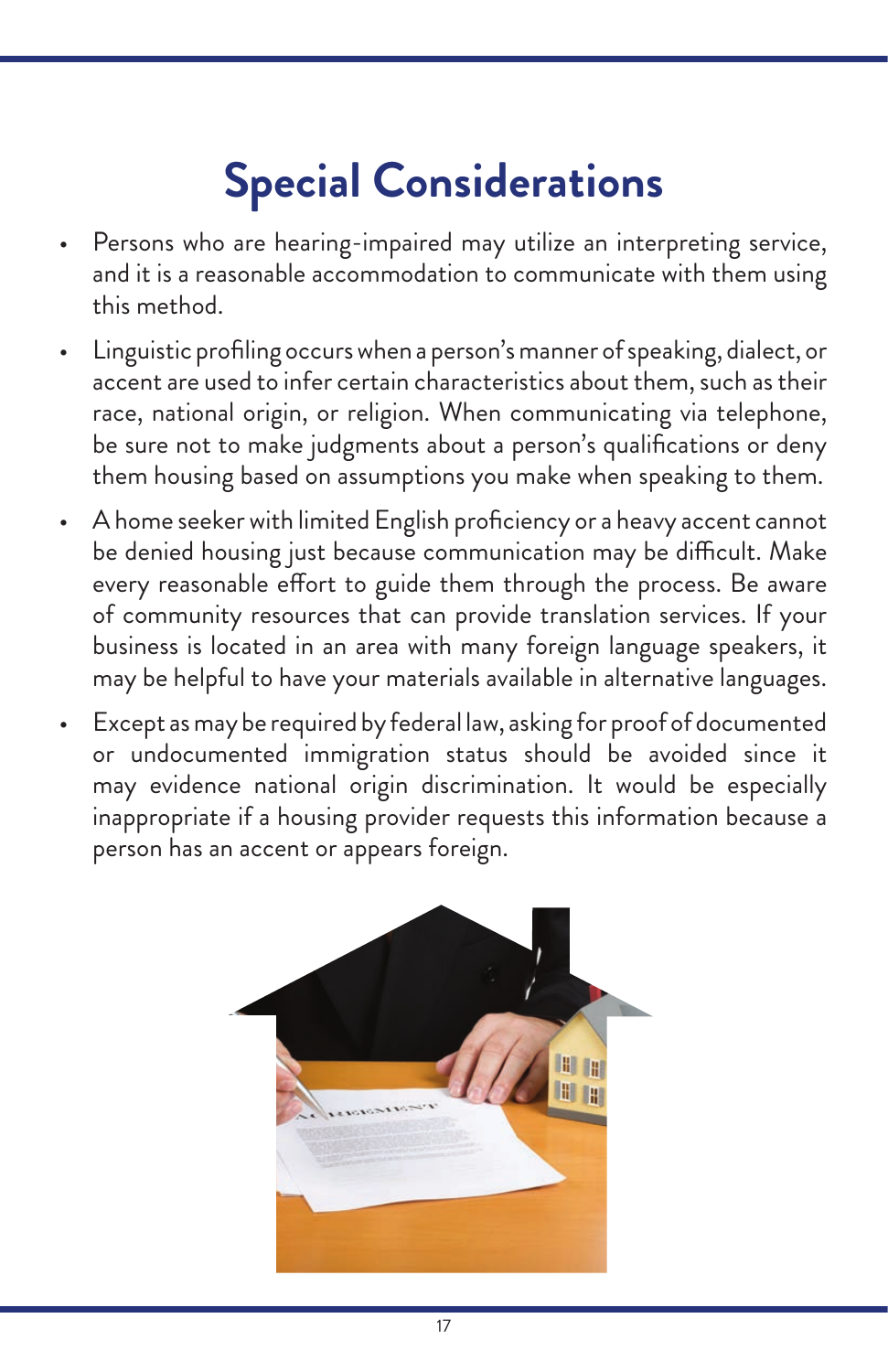### **Screening for Criminal History**

Housing is a critical component of overall stability, and individuals reentering society following incarceration are often denied housing due to their criminal history. Additionally, people of color are more likely to be disproportionately impacted by criminal history screening policies due to racial disparities in the criminal justice system.

To overcome these barriers, in 2016 HUD issued guidance for all housing providers to ensure compliance with the Fair Housing Act. Blanket bans are prohibited, and applicant screening policies and practices should incorporate the following recommendations:

- The lookback period should not be more than a few years in most cases.
- Evaluate the nature of the offense and whether it demonstrates a risk to resident safety and/or property.
- Consider each individual on a case by case basis, recognize mitigating circumstances such as rehabilitation efforts or letters of support.
- Utilize conviction records, not arrest records, as proof of offenses committed.

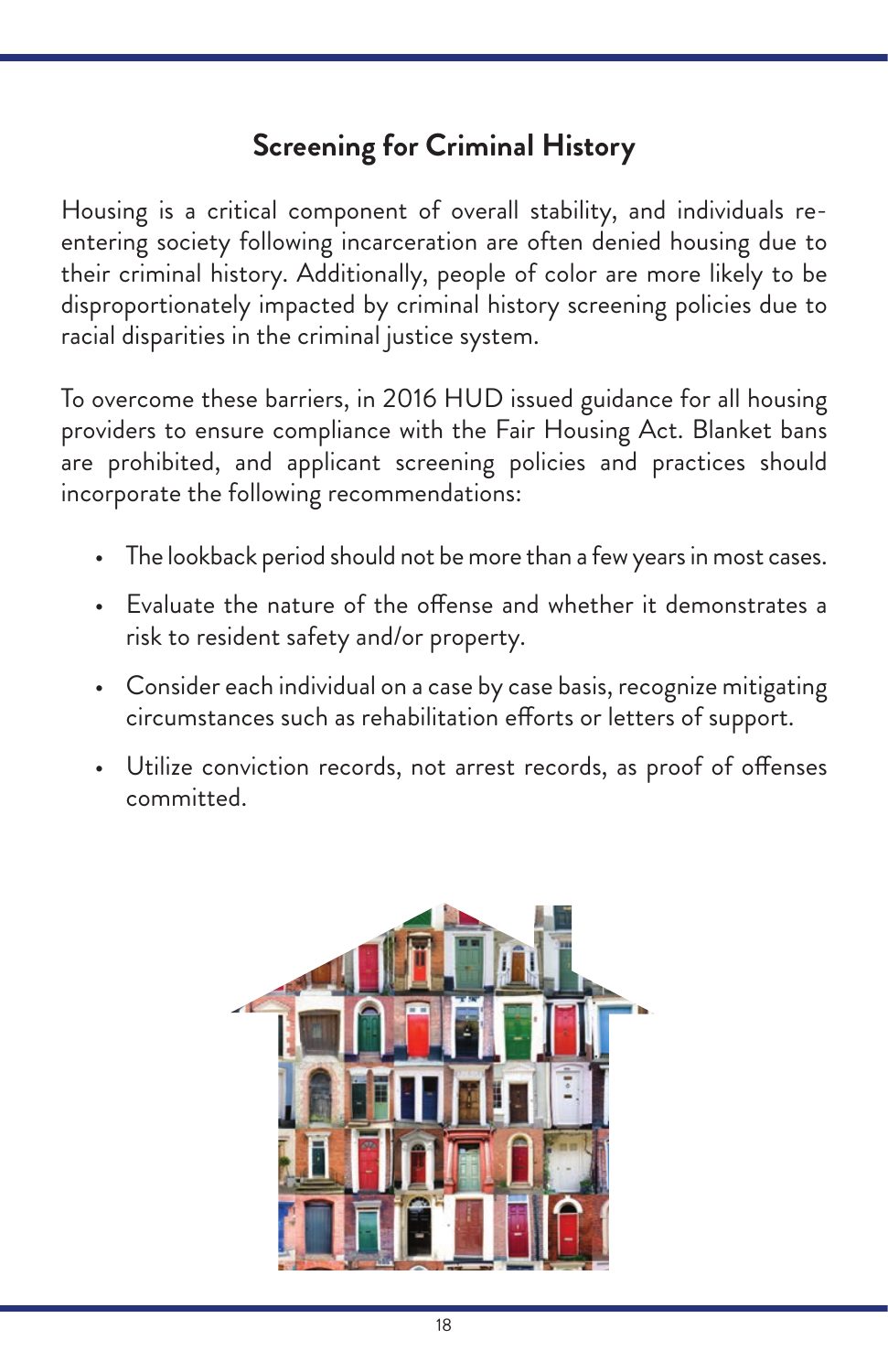## **Fair Housing and Design and Construction**

Under the Fair Housing Amendments Act, newly constructed multifamily dwellings built after March 13, 1991, must be accessible, so persons with disabilities can fully use and enjoy their homes.

The U.S. Department of Housing and Urban Development publishes technical guidance for accessibility in housing design and construction. Some highlights include:

- Accessible common areas, including the front entrances
- Accessible routes to common areas and entrances
- Light switches, electrical outlets, thermostats, and other environmental controls in accessible locations
- Reinforced walls in bathrooms for installation of grab bars
- Accessible kitchens and bathrooms

In addition to the federal Fair Housing Amendments Act, Ohio state law requires that alterations to existing buildings, even if they were built before March 1991, must be accessible.

O.A.C. 3404.1 and 3411.6 require developers to meet specific accessibility requirements when altering existing buildings. These requirements are enforceable under R.C. 4112.02(H)(20).

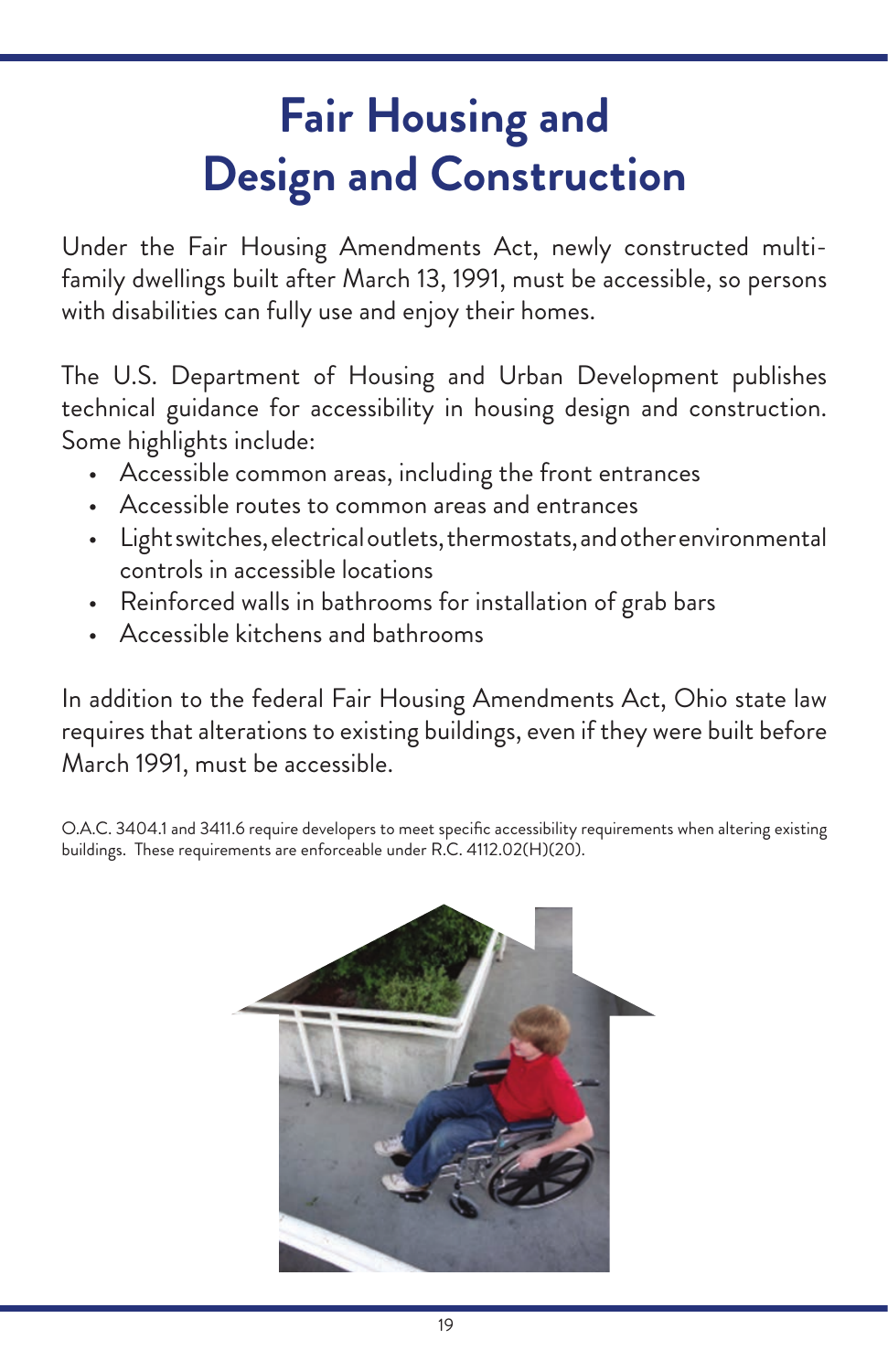## **Fair Housing Advertising Word and Phrase List**

This word and phrase list is intended as a guideline to assist in complying with local, state, and federal fair housing laws. It is not intended as a complete list of every word or phrase that could violate local, state, or federal statutes. This list is intended to educate and provide general guidance to the many businesses that create and publish real estate advertising. This list is not intended to provide legal advice. By nature, a general list cannot cover particular persons or situations or questions. The list is intended to make you aware of and sensitive to the important legal obligations concerning discriminatory real estate advertising. For more information please contact The Fair Housing Center.

#### **Not acceptable and cautionary words and phrases:**

Able bodied No African No Appalachian No bisexuals No Chicanos Colored No crippled Empty nesters No gays Not for handicap No HIV No Indian Jewish Female roommate\*\* Adult community Agile No American Indians No blacks No children Congregation No deaf English only Retirees Golden agers only Healthy only No homosexuals Integrated Gender Females only\*\* Adult living No AIDS Asian No Blind Chinese Couple No disabled

Ethnic references No group homes Hindu No Hungarian No Irish **Exclusive** Adults only No alcoholics No retarded Muslim Bachelor pad Caucasian Near churches Couple only Must be employed No families No handicap parking No Hispanics No impaired No Italian **Executive** No Latino No lesbians Man only\*\* Mature individuals No mentally handicapped No migrant workers Landmark reference No negro Older person(s) Parish Physically fit No Puerto Rican School name or district Secure Senior housing\*

Single person Sixty-two or older community\* No Spanish speaking No supplemental security income Traditional neighborhood Two people No wheelchairs Woman (women) only\*\* Male roommate \*\* Mature Mature person(s) No mentally ill No military **Nationality** One child Perfect for... should not describe people No play area Quality neighborhood Ideal for…should not describe people Senior adult community\* Seniors\* Singles only No unemployed **White** Men only\*\* Mature couple No Mexican Membership approval required Mormon temple Nanny's room # of persons

One person Preferred community Religious references Retirement home Secluded Senior citizens\* Sex or gender\*\* Single man or woman\*\* **Snowbirds** No students Near temple Tranquil setting Within walking distance of… Males only\*\* White(s) only Mature complex No Mexican American Mosque Near # of children No oriental No Filipinos or Filipinos Restricted Safe neighborhood No section 8 Senior discount Shrine Sophisticated Near synagogue Description of tenant Winter/summer visitors No transgenders 55 and older or housing for older persons/ seniors\*

\*Permitted to be used when complex or development qualifies as housing for older persons.<br>\*\*Permitted to be used only when describing shared living areas or dwelling units used exclusively as dormitory facilities by<br>educat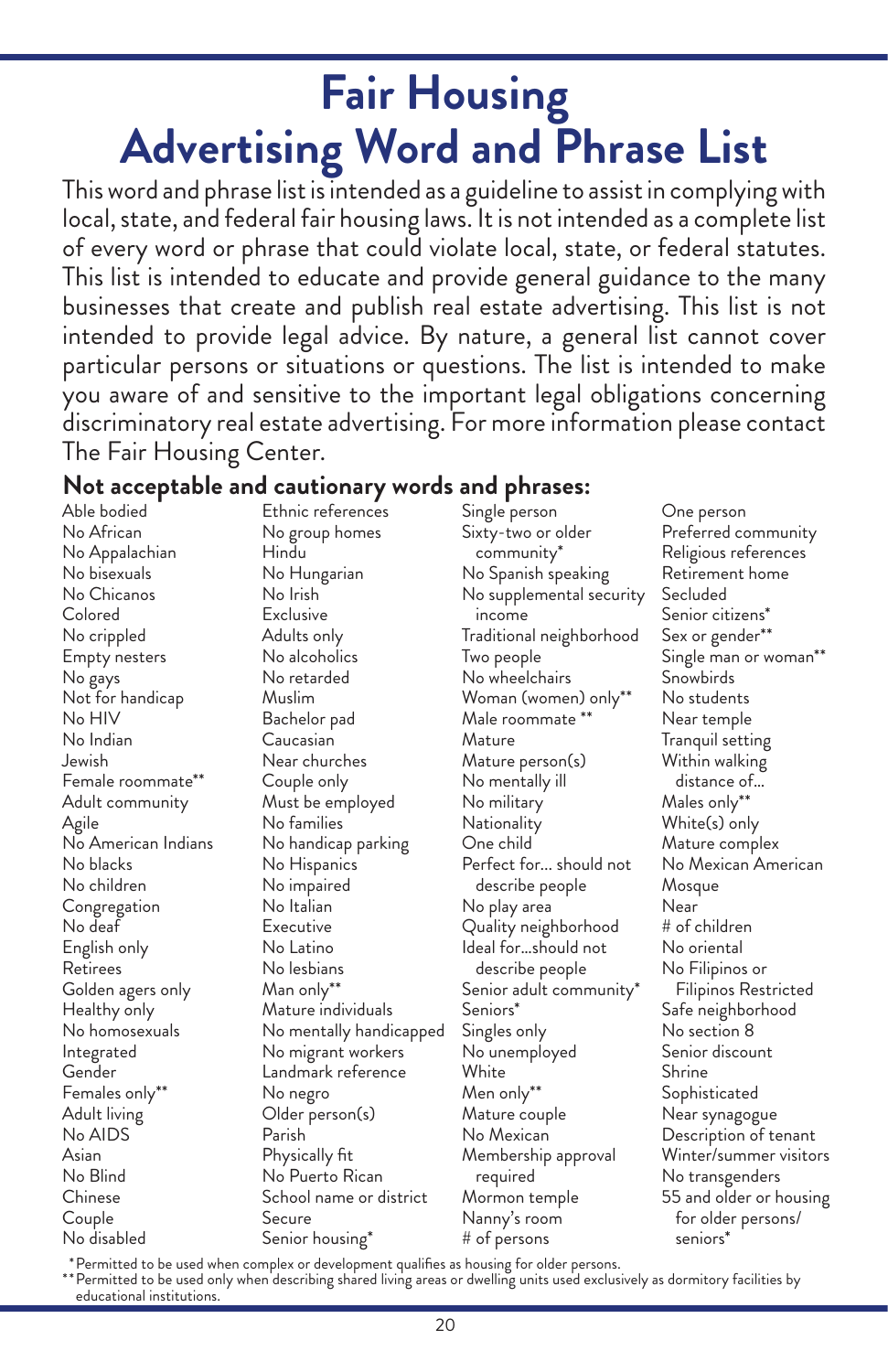## **Best Practices for Housing Professionals**

- Treat all applicants alike regardless of race, color, religion, national origin, sex, disability, military status,\*\* sexual orientation,\* gender identity,\* or family status.
- Set reasonable eligibility criteria.
- Establish the same criteria and income requirements for all applicants.
- Establish the same terms and conditions (deposits, etc.) for all applicants.
- Show all available properties to all prospects.
- Never discourage applicants from applying or suggest they would be happier living elsewhere.
- Do not refuse to rent/sell to families with children unless the community qualifies for the "Housing for Older Persons" exemption under the Fair Housing Act.
- Establish a procedure for responding to requests for reasonable accommodations and modifications.
- Review all marketing materials and advertisements to ensure that there is no suggestion of a preference, limitation, or discrimination based on protected class.
- House rules should be basic and non-discriminatory.
- Keep records on all prospective residents, in addition to current and past residents.
- Train new employees about fair housing laws and how to comply with them.
- Call The Fair Housing Center, 419-243-6163, if you have questions.

\*Local Protection \*\*State Protection